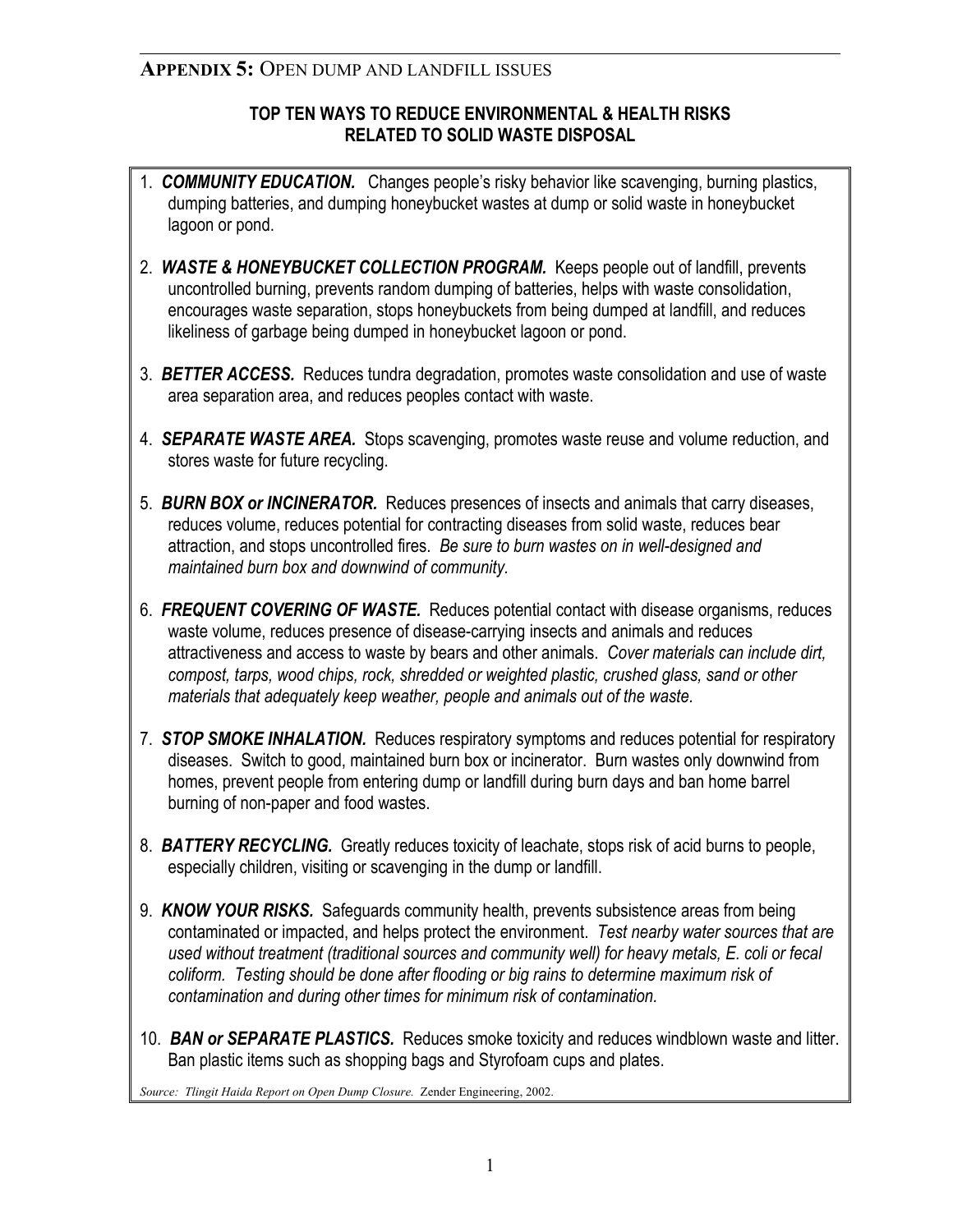# **APPENDIX 5:** OPEN DUMP AND LANDFILL ISSUES

г

#### **FACTORS IN PLANNING FOR AN OPEN DUMP CLOSURE & NEW SANITARY LANDFILL**

*What does your community need to consider when it plans for an Open dump closure project or new waste disposal facility?* 

| <b>FACTOR TO</b><br><b>CONSIDER</b>                                                | <b>SPECIFIC CONCERN</b>                                                              | <b>EXAMPLE OF CONCERN</b>                                                                                                                      |
|------------------------------------------------------------------------------------|--------------------------------------------------------------------------------------|------------------------------------------------------------------------------------------------------------------------------------------------|
| <b>Sustainability</b><br>Can you sustain                                           | Operation of new landfill                                                            | Is there adequate funding and staff to support a collection<br>program & operation of new landfill?                                            |
| the closure plan<br>financially and<br>logistically?                               | Maintenance of closed site<br>and/or new landfill                                    | Is there staff and funds to do post-closure care of old dump<br>site & maintenance of new landfill site?                                       |
|                                                                                    | Future logistics                                                                     | Is there enough land available at new landfill site for<br>accumulation of wastes?                                                             |
| "Double duty"<br>Can you save by<br>sharing between<br>projects and<br>activities? | Storage area at landfill used                                                        | Can the storage area be used for storage of other goods and                                                                                    |
|                                                                                    | for something else<br>Other equipment used for                                       | equipment?<br>Is there heavy equipment and vehicles in the community                                                                           |
|                                                                                    | dump closure and landfill<br>maintenance                                             | that can be used for dump closure project $\&$<br>maintenance/operation of new landfill?                                                       |
|                                                                                    | Pooled funding                                                                       | Can solid waste planning funding be used for community<br>planning or leveraging of other funding to do dump closure<br>or build new landfill? |
| <b>Rules</b>                                                                       | Airstrip                                                                             | Need to site new facility over 5,000 ft. away. May need to<br>upgrade site closure if site is closer than 5,000 ft.                            |
| Are there<br>regulations that                                                      | Air quality                                                                          | Will burning waste meet air quality rules?                                                                                                     |
| affect your closure                                                                | Water quality                                                                        | Will closing in-place or new landfill produce leachate that                                                                                    |
| or construction of                                                                 |                                                                                      | does not meet environmental regulations?                                                                                                       |
| a new landfill?                                                                    | Logistics for transporting<br>waste                                                  | Do transportation carriers have rules on carrying wastes?                                                                                      |
| <b>Land Use</b>                                                                    | Land has planned use already                                                         | Is the proposed landfill site needed for another use such as a<br>sewage lagoon?                                                               |
|                                                                                    | Land use affects other<br>activities                                                 | Will locating landfill in near a pond used as a traditional<br>water source affect water quality?                                              |
| <b>Development</b><br><b>Barriers</b>                                              | Choice of open dump closure<br>and disposal methods may<br>affect future development | Is housing going up near closed open dumpsite or new<br>landfill site? Is the new landfill site needed for future<br>community expansion?      |
|                                                                                    | Development restrictions for<br>land over closed site                                | Is your open dump is closed in place, will your community<br>be able to use the land the way you want in 15 or 20 years?                       |
|                                                                                    | Jet aircraft restrictions                                                            | Is landfill more than 10,000 ft. from airstrip?                                                                                                |
| <b>Health</b> and                                                                  | Chosen options affect health<br>goals                                                | If you burn or use a burn box, (i.e., not an incinerator), will<br>smoke affect community members? Are traditional water                       |
| Environmental                                                                      |                                                                                      | sources safe?                                                                                                                                  |
|                                                                                    | Chosen options affect<br>environmental concerns                                      | Will tundra disturbance from new landfill be acceptable?<br>Will landfill location affect fisheries/tundra/wetland areas?                      |
| <b>Subsistence</b>                                                                 | Chosen options impact                                                                | Is landfill uphill or upstream stream from fish camps or in                                                                                    |
|                                                                                    | subsistence activities                                                               | hunting areas? Are potential sites away from nesting and<br>berry picking areas?                                                               |
|                                                                                    | Appeal                                                                               | Will appearance of closed open dumpsite be acceptable to<br>tourists? Is new landfill out-of-sight and odor-free?                              |
| <b>Tourism</b>                                                                     | Logistics                                                                            | Will new landfill be able to support waste generated by                                                                                        |
|                                                                                    |                                                                                      | tourists and tourist activities?                                                                                                               |

*Source: Tlingit Haida Open Dump Closure Report,* Zender Engineering, 2002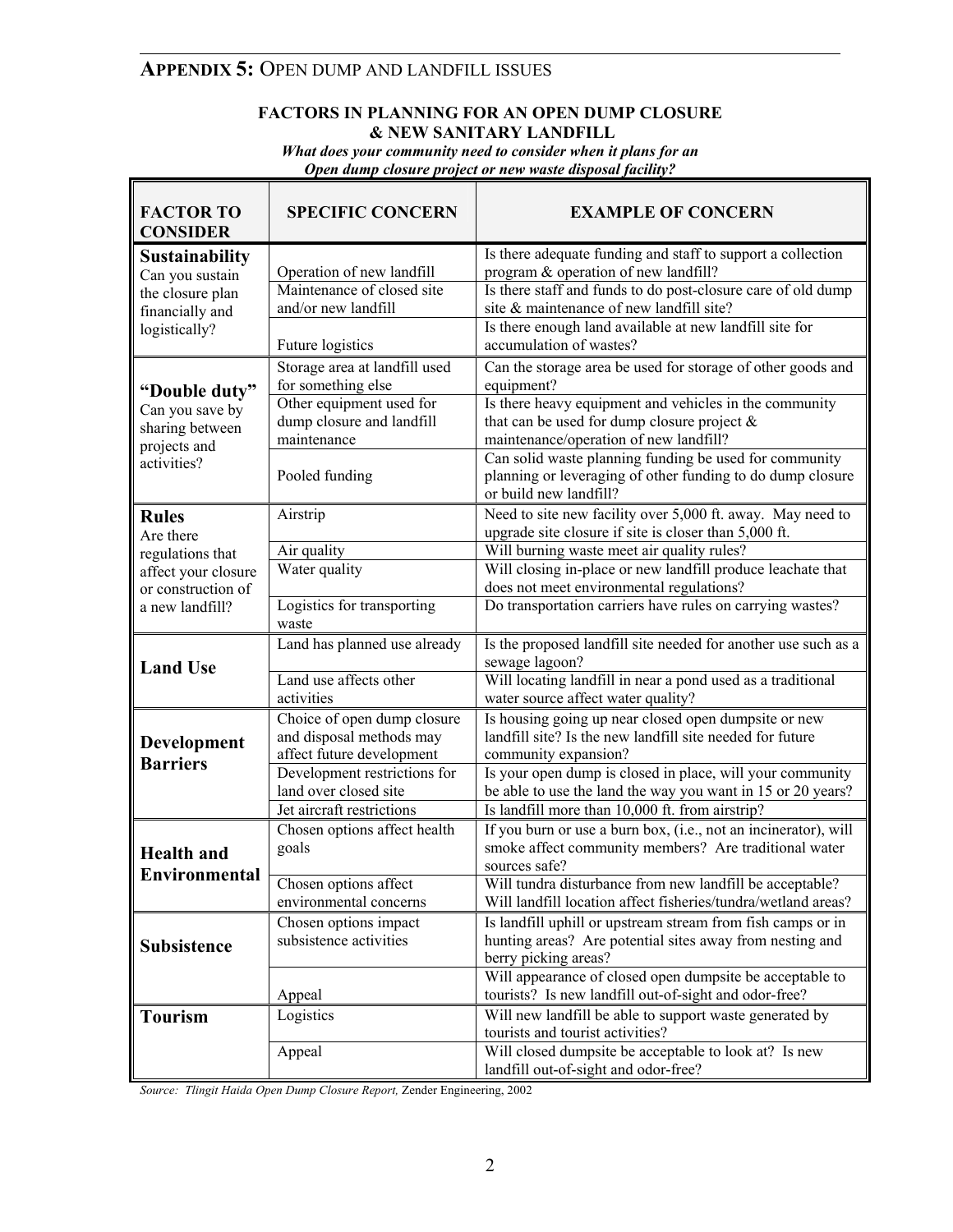# **APPENDIX 5:** OPEN DUMP AND LANDFILL ISSUES

## **Comparison of Site Closure Methods for Open Dumps\***  *Which method is best for your community based?*

|                                                                                           | <b>OPEN DUMP CLOSURE METHOD</b>                                              |                                                                               |  |
|-------------------------------------------------------------------------------------------|------------------------------------------------------------------------------|-------------------------------------------------------------------------------|--|
| <b>FACTOR</b>                                                                             | <b>COVER WASTES &amp;</b>                                                    |                                                                               |  |
|                                                                                           | <b>LEAVE IN-PLACE</b>                                                        | <b>REMOVE WASTES FROM SITE</b>                                                |  |
| Protection                                                                                | Not as good. Any hazardous wastes                                            |                                                                               |  |
| from future                                                                               | are left in-place and may contaminate                                        | <b>Best.</b> Source of contamination is                                       |  |
| contamination                                                                             | water and/or soil.                                                           | removed.                                                                      |  |
| Post-closure                                                                              | Not as good. ADEC requires future                                            |                                                                               |  |
| care and                                                                                  | site care ad may require water                                               | <b>Best.</b> Likely will not be needed.                                       |  |
| monitoring                                                                                | testing.                                                                     |                                                                               |  |
| <b>Ecological disturbance</b>                                                             | <b>Probably worse.</b> If soil is collected                                  |                                                                               |  |
| during closure                                                                            | locally, there will be a greater                                             | Probably better.                                                              |  |
|                                                                                           | disturbance area.                                                            |                                                                               |  |
| <b>Ecological disturbance</b>                                                             | Not as good. You can make it better                                          | <b>Better.</b> The natural outline of the land                                |  |
| after closure                                                                             | by including a good plan for                                                 | is restored, so water, soil and                                               |  |
|                                                                                           | restoring the disturbed areas.                                               | vegetation can proceed normally.                                              |  |
|                                                                                           | Not as good. Will need to wait for at                                        |                                                                               |  |
| <b>Land</b> use                                                                           | least 5 years for most uses, and use                                         | Good. Should be able to use right                                             |  |
| potential                                                                                 | may be limited after that to                                                 | away.                                                                         |  |
|                                                                                           | subsidence concerns.                                                         |                                                                               |  |
|                                                                                           | Not as good. Landfill mounds are                                             |                                                                               |  |
| <b>Health concerns</b>                                                                    | attractive to children as play areas.                                        | <b>Good.</b> There should not be any health                                   |  |
|                                                                                           | Contamination potential persists.                                            | problems for site traffic.                                                    |  |
|                                                                                           | Not as good. Landfill mounds may                                             |                                                                               |  |
| <b>Aesthetics (appearance)</b>                                                            | not grow back plants and grasses                                             |                                                                               |  |
|                                                                                           | well. Fencing will be present and                                            | <b>Good.</b> Area should return to normal.                                    |  |
|                                                                                           | trees cannot be allowed on the site.                                         |                                                                               |  |
| <b>Worker safety</b>                                                                      | Better. Not as much waste contact.                                           | Not as good. There is a slightly                                              |  |
| during site                                                                               | Hazardous waste drums may rupture                                            | greater risk to laborers when handling                                        |  |
| closure                                                                                   | during compaction.                                                           | wastes.                                                                       |  |
|                                                                                           | Better. Keeping wastes onsite means                                          | Not as good. Waste handlers need to<br>be careful not mix hazardous wastes in |  |
| <b>Liability risks during</b>                                                             | much less chance of getting sued by<br>outside parties. Under federal rules, | with wastes being removed. Mixed in                                           |  |
| closure                                                                                   | community can still be sued by local                                         | hazardous wastes can causes problems                                          |  |
|                                                                                           | residents if the closure is done badly.                                      | during shipping and disposal.                                                 |  |
|                                                                                           | <b>Unclear.</b> Hazardous waste drums                                        | <b>Unclear.</b> Weathered or fragile                                          |  |
| <b>Contamination during</b>                                                               | may rupture during compaction.                                               | hazardous containers may rupture                                              |  |
| closure                                                                                   | Disturbance of soil and area may                                             | during removal. Disturbance of soil                                           |  |
|                                                                                           | release contaminants.                                                        | and area may release contaminants.                                            |  |
| <b>Liability risks</b>                                                                    | Not as good. Risk of future                                                  | <b>Better.</b> Once disposed in alternative                                   |  |
| after closure                                                                             | contamination or problems from                                               | permitted landfill, it is very unlikely                                       |  |
|                                                                                           | poorly completed closure.                                                    | community will be liable for problems                                         |  |
|                                                                                           |                                                                              | at closure site.                                                              |  |
| Local jobs                                                                                | <b>Unclear.</b> Availability of jobs                                         | <b>Unclear.</b> Availability of jobs depends                                  |  |
|                                                                                           | depends on who does the project.                                             | on who does the project.                                                      |  |
|                                                                                           |                                                                              |                                                                               |  |
| Source: Tlingit Haida Central Council Open Dump Closure Report. Zender Engineering, 2002. |                                                                              |                                                                               |  |

\* Excludes costs for each method. Considers only factors related to benefits a community might receive from closing its open dump or risks that might occur both during and after closure.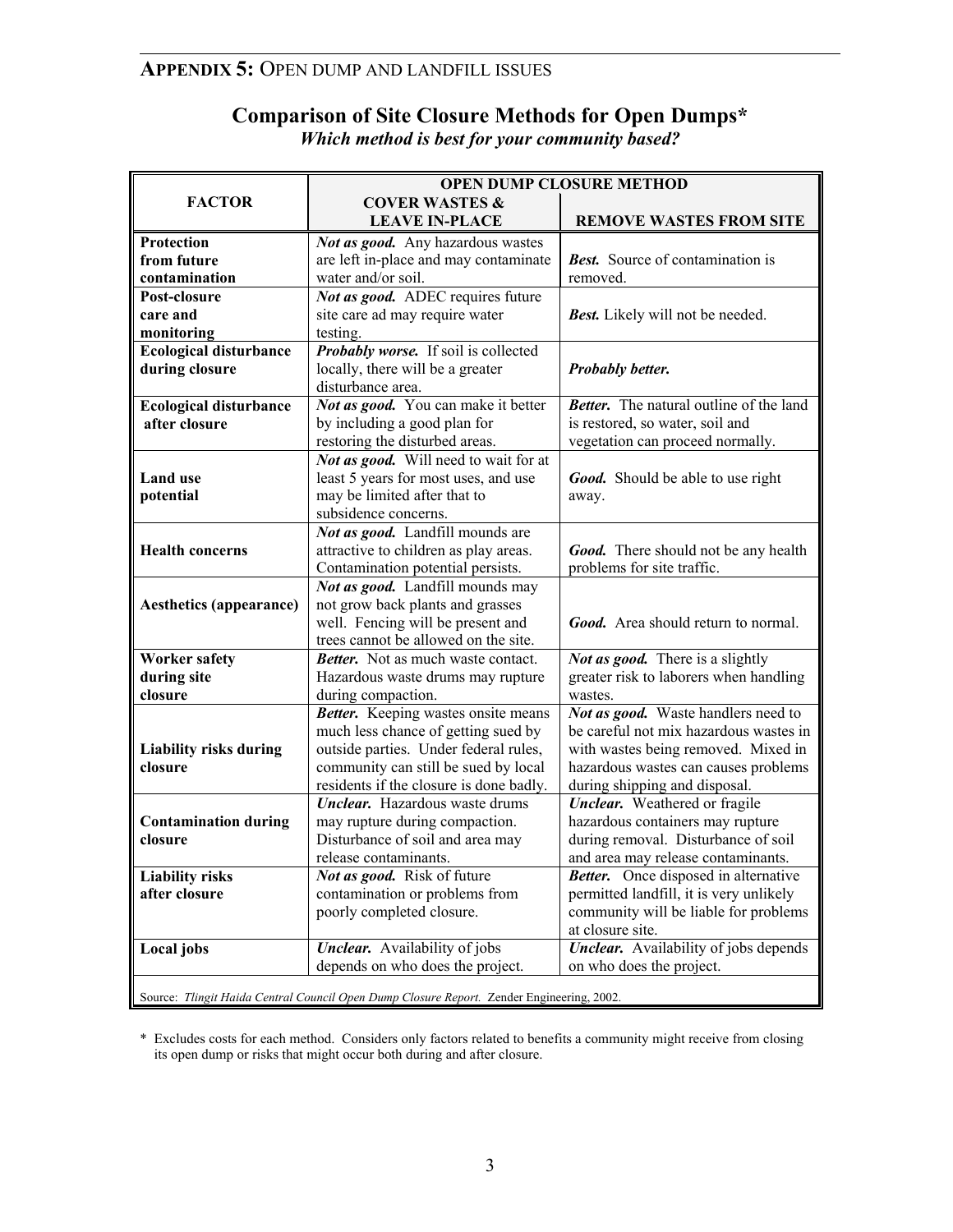## **HEALTH RISKS ASSOCIATED WITH OPEN DUMPS**

#### ¡ **INFECTIOUS DISEASE**

One of the primary health risks of dumps is spreading disease. People can be exposed to diseases from a dumpsite by coming into contact with the following sources:

**Honeybuckets:** If honeybuckets are still used in your community, you probably already know you're dealing with higher health risks than communities with completed tank haul or pipe systems. Disease-causing organisms, like hepatitis viruses, can live in honeybucket wastes. These organisms can be transmitted to other people if contact occurs. The main ways contact can occur through solid waste management are:

- $\checkmark$  People with honeybuckets or slop buckets throwing out their bags or emptying buckets at the dump
- $\checkmark$  Human wastes being tracked over to the dumpsite from a nearby honeybucket disposal site
- $\checkmark$  People discarding their garbage at the honeybucket site instead of dumpsite
- $\checkmark$  Household pets are allowed into the dump site or honeybucket site, or
- $\checkmark$  People drinking from, or swimming in, untreated water that is contaminated with dump runoff.

 **Clinic Wastes:** Contact with disease organisms can occur also by accidentally touching unburned clinic wastes. Most village clinics now send their used needles to a hub city for proper disposal. But other clinic wastes, like gauze, bandages, and Kleenex can be infectious. Discarding them at the dumpsite makes transmitting diseases possible (but not certain) when people touch them. So it is very important to separate out these wastes and burn them each day.

 **Household Pets:** Household pets can transfer diseases from one person to another if your dumpsite or honeybucket disposal site is unfenced. Make sure that pets cannot get into these places.

 **Insects:** Insects, like mosquitoes, can also transfer disease organisms from wastes to humans. If you can – burn or compost (and tarp-cover) food wastes to help reduce insects, and if you can't, covering wastes with soil, woodchips, sawdust, tire chips, tarps or other material will help a lot. Grade and fill in your dump area so that there are no standing pools for insects to use for breeding. Keep the area where people are allowed to dump their wastes as small as possible.

 **Animals:** Sick foxes can carry rabies. They don't eat, but they follow the healthy foxes to the dumps. It doesn't happen too often, but they may infect a dog. Fencing your dump is the best strategy to keep foxes and rodents out. Keep a buffer zone free of trash between the fence and wastes. Although bears do not normally spread disease, they can injure people if they attack. Bears love to scavenge for food scraps and fish waste at dumpsites. If you have bears at your dump maintaining a fence can be very difficult. Electric fences sometimes work but are expensive to maintain. Some communities have improved their bear problem by discarding all fish wastes in a separate secluded area, away from their dump. The household trash (excluding plastics) can be stored and burned in a burn box.

#### ¡ **DUMP SCAVENGING & WASTE HAULING**

Not surprisingly, the more someone visits the dump, the greater their exposure to health risks and injury. They are more likely to come into contact with disease pathogens or more likely to breathe toxic fumes from hazardous wastes. The most effective way to reduce dump health risks is to cut down on how long and often people are at the dump. Your dump may be in such a bad state of repair and have so many health hazards that the best thing you can do is to keep people away from it. This means starting a collection program if you can afford it, or access and scavenging if you can't afford a collection program. A big problem is that community dumps can be the most interesting place to play for children, especially for tundra communities where the dumps might be on the only high ground. Keeping children out needs to be a major priority.

#### ¡ **SITE ACCIDENTS**

Having an open dump often means that you are risking an accident happening. Accidents are especially likely if you don't manage your site much, or monitor what people are throwing away and how they throw it away.

Source: *Tlingit and Haida Open Dump Closure Report,* Zender Engineering, 2002.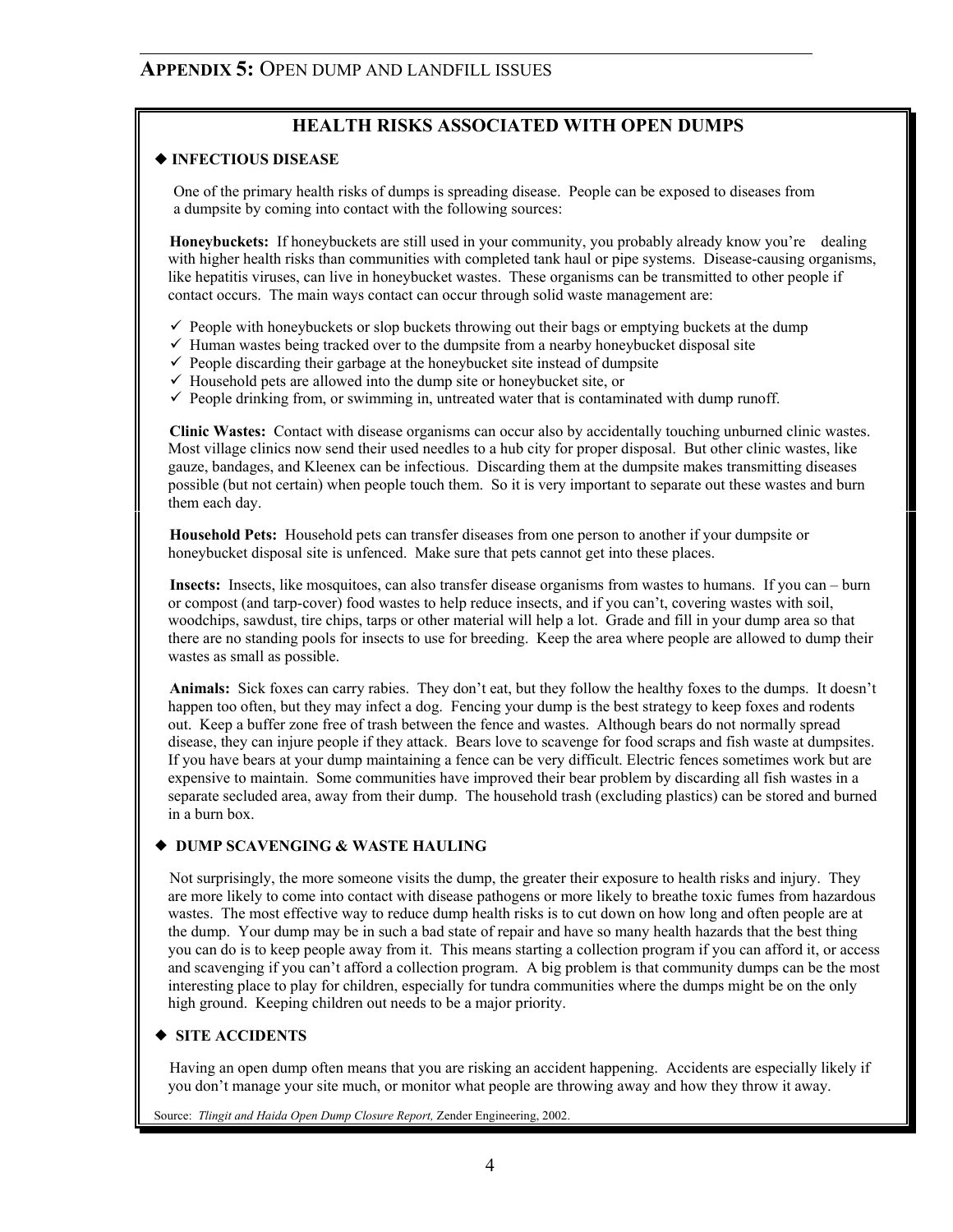# **Does Your Community Burn Wastes?**

 There are some really important actions your community can take to Reduce your community's health risks from burning wastes:

- Ã Use a burn box or, if your community can afford it, an incinerator.
- Ã If you use a burn box, operate it so that it burns hot.
- $*$  Burn only on days when the smoke goes away from your community.
- Ã Discourage or prohibit people, especially small children and the elderly, from going to the dump when wastes are burning.
- Ã Limit burning to papers, cardboard, wood and food wastes,
- $*$  Don't burn hazardous wastes no matter what!
- $*$  Maintain your burn box or incinerator. Empty them properly, keep ashes from piling up and keep vents clear. Rust-proof the structure and fix any damage that appears.

Source: Tlingit and Haida Open Dump Closure Report, Zender Engineering, 2002.